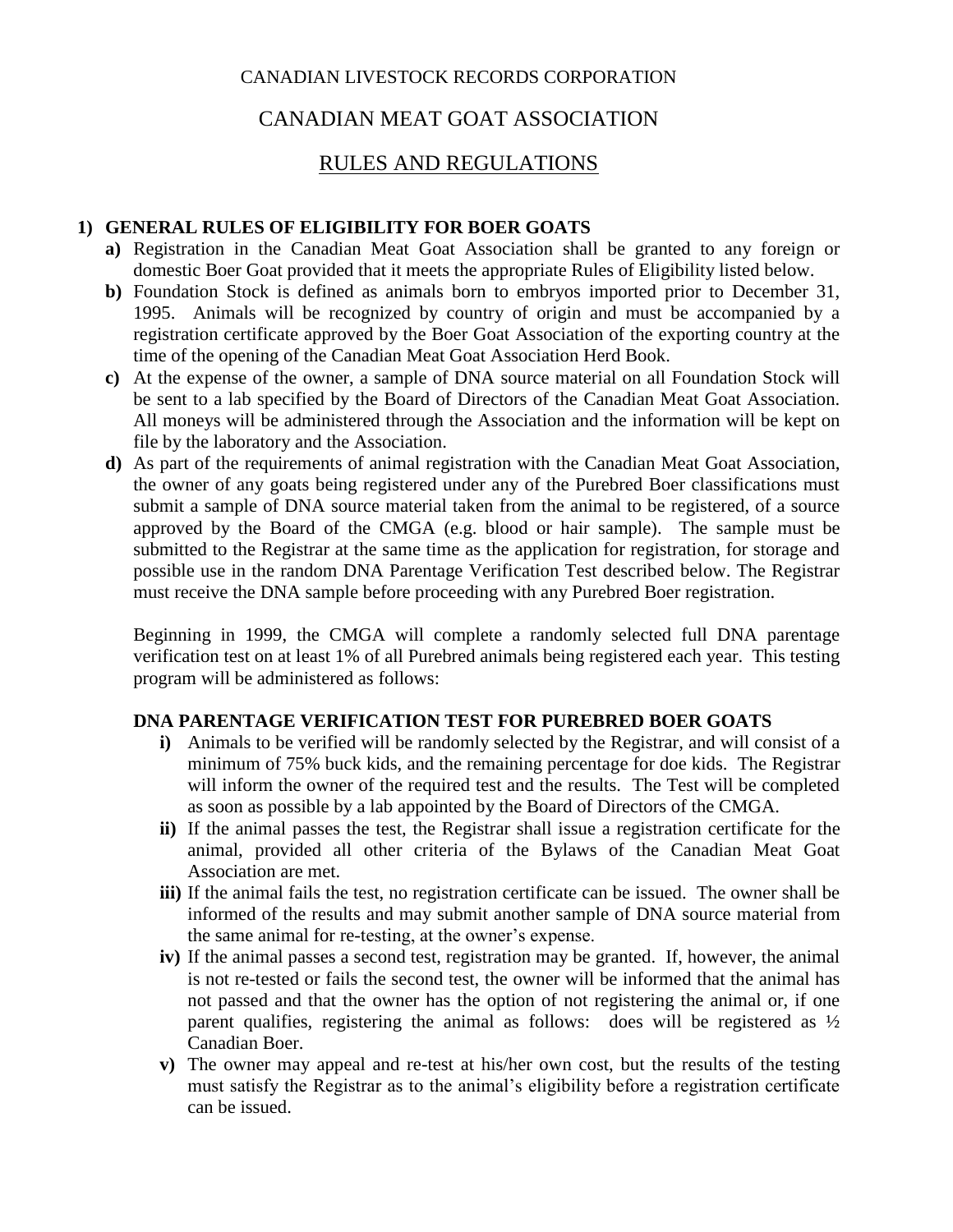- **e)** The Board of Directors may direct that a breeder undertake such additional DNA verification tests as it deems necessary at the breeder's expense.
- **f)** In the event that DNA testing is not completed by the applicant as requested, the Board of Directors shall act as it deems necessary to enforce compliance including the withholding of registrations of the request for additional full DNA parentage verification testing or suspension or expulsion from membership in the Association.
- **g)** Foundation Stock, as defined in Article XVIII 1)b) is eligible for registration under either one of two classes:
	- **i**) Boer these animals meet the minimum breed standard of a convex profile, "Roman" nose and pendulous ears.
	- **ii)** Traditional Boer A Traditional Boer is required to have a white body; reddish brown on both sides of the head which is a minimum of 10cm; ears must be at least 75% reddish brown; reddish brown may extend as far as the withers and brisket; body may have a reddish brown mark but it cannot exceed 10% of area.

"Boer" and "Traditional Boer" are descriptive titles given to an animal by the breeder on the Association's Application for Registration form. The following prefixes will apply:

#### TR = TRADITIONAL PUREBRED BOER

#### $R = PUREBRED$

- **h)** All subsequent generations of goats deriving from registered Foundation Stock or foreign registered Purebred Boer Goats, may be granted registration provided the following conditions are met:
	- **i)** The animal must meet the requirements of Traditional Purebred Boer (TR) or Purebred Boer (R) as outlined in these Bylaws, and,
	- **ii)** The owner must provide evidence at the time of application of at least three generations of complete and registered lineage in a foreign or domestic goat association approved by the Board of Directors of the CMGA in a format also approved by the Board of Directors, and,
	- **iii)**In all cases of Purebred Registration, a sample of DNA source material from the animal must be placed on file and stored at a lab specified and approved by the Board of Directors of the Canadian Meat Goat Association, and pass the random DNA Parentage Verification test as set out in these Bylaws, if selected for testing and,
	- **iv)** The animal is an imported Purebred pursuant to **Article XVIII-4), 5) or 6)** or,
	- **v)** The animal is born or resides outside or inside of Canada and the sire and/or dam are registered as Foundation Stock or Purebred in the Canadian Meat Goat Association Herd Book, or,
	- **vi)** The animal is born in Canada and both the sire and dam are registered as Foundation Stock or purebred in the Canadian Meat Goat Association Herd Book.
- **i)** The Canadian Meat Goat Association recognizes the following rules to facilitate the breeding up of goats of non-Boer origin to a level where they can be registered as Purebred Canadian Boer Goats.
	- **i)** A percentage bred female doe kid, that has either the sire or dam registered as a Purebred Boer in the Canadian Meat Goat Association Herd Book, may be registered as a one-half (1/2) Percentage Boer doe.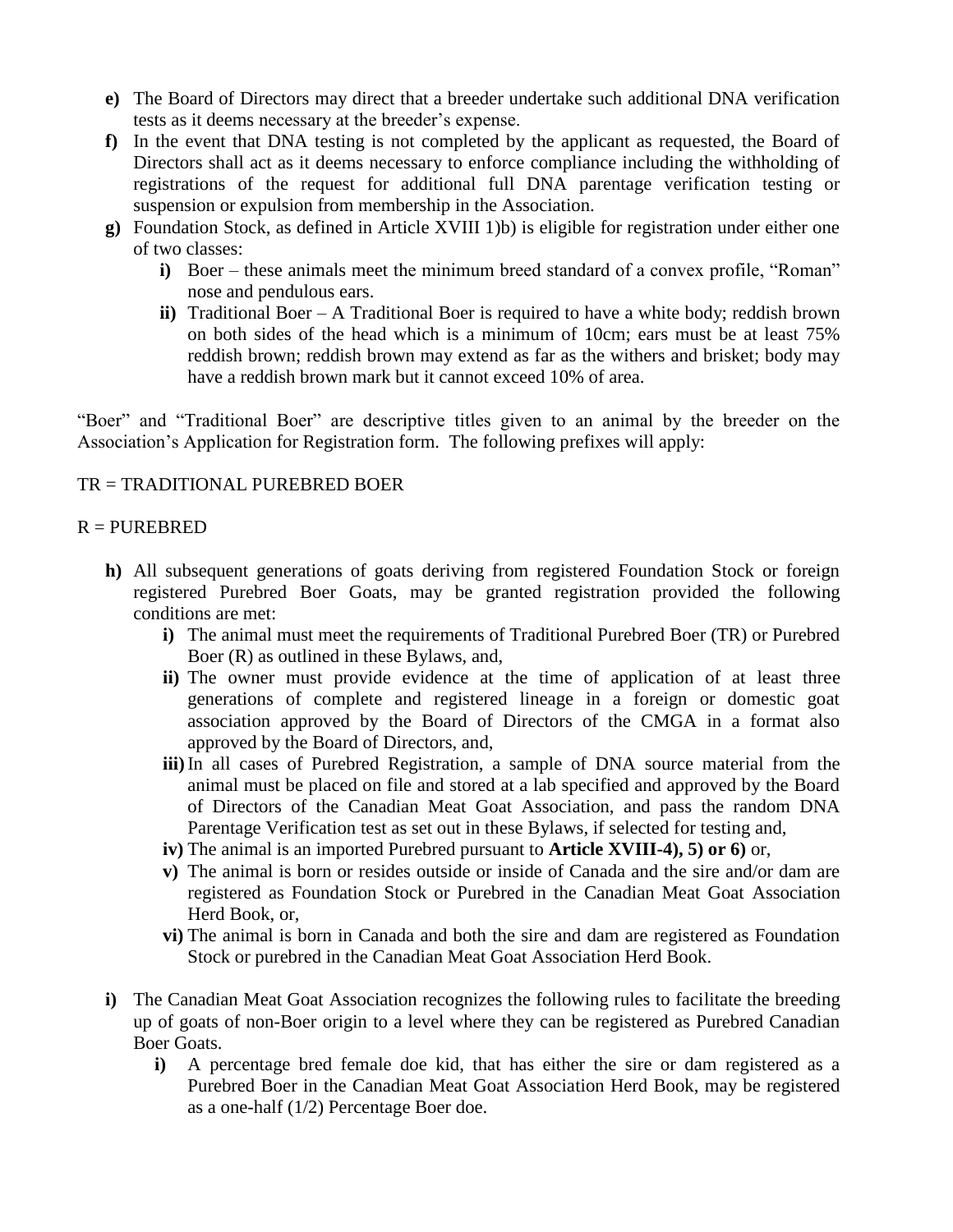- **ii)** Provided that a properly registered Purebred Boer buck is used as a sire and mated to a 50% or higher Boer doe, the percentage make up of the progeny is the average of the 2 parents. For example, (100% buck + 75% doe)  $/2 = 87.5\%$  offspring.
- **iii**) There is no requirement to have a sample of DNA source material placed on file nor any requirement for random DNA parent verification testing, on registered percentage Canadian Boer does, prior to them reaching the level of fifteen-sixteenths (15/16).
- **iv)** At fifteen-sixteenths (15/16), a percentage Boer doe may be registered as a Canadian Purebred Boer (CR) provided the animal satisfies the requirements of these Bylaws. If the animal fails to meet the Traditional Boer requirements of Article XVIII 1 g) ii), the animal must be registered as Recorded Canadian Purebred Boer (RCR).
- **v)** At thirty-one thirty-seconds (31/32), a percentage Boer buck may be registered as a Canadian Purebred Boer (CR) provided the animal satisfies the requirements of these Bylaws. If the animal fails to meet the Traditional Boer requirements of Article XVIII 1 g) ii), the animal must be registered as Recorded Canadian Purebred Boer (RCR). Bucks that are less than 31/32 Boer are unregisterable.
- **vi)** Provided that a properly registered Purebred Boer buck (of any classification) is used as a sire, the guidelines of sections (iv) and (v) apply to the registration of the offspring of Canadian and Recorded Canadian Purebred Boer parents.
- **vii)** The offspring of a Canadian Purebred or Recorded Canadian Purebred Boer parent and a Traditional Purebred or Purebred Boer parent will be registered as a Canadian Purebred or Recorded Canadian Purebred Boer provided the offspring otherwise meet the requirements of the Bylaws.
- **viii)**In all cases of purebred registration, a sample of DNA source material from the animal must be placed on file and stored at a lab specified and approved by the Board of Directors of the Canadian Meat Goat Association, and pass the random DNA Parentage Verification test as set out in these Bylaws, if selected for testing.

#### **2) GENERAL RULES OF ELIGIBILITY FOR KIKO GOATS**

- **a)** Registration in the Canadian Meat Goat Association shall be granted to any Kiko Goat provided that it meets the appropriate Rules of Eligibility listed below.
- **b) Foundation Stock:** is defined as Kiko goats identified as 100% purebred prior to December 31, 2012 by the New Zealand Kiko Goat Registry.
- **c) Recognized foreign registries:** The following registries shall be recognized: New Zealand Kiko Goat Registry, the International Kiko Goat Association, the American Kiko Goat Association and the National Kiko Registry. The CMGA Board of Directors may from time to time approve additional foreign registries in accordance with the process for Foreign Registry approval set out in the CMGA policy and procedures manual.
- **d) Purebred:** is defined as an animal that is at least 15/16 Kiko related back to foundation stock or to other purebred Kikos and meets the minimum breed standard of a straight profile of the nose, ears that are moderate in length, not too pendulous nor too erect, and muscling heavier than a milking breed. There are two possible classes of Purebred:
	- **i)** New Zealand Purebred Kiko (NZP) animals that derive 100% from Kiko foundation stock (as per Section XVIII.2)b.), including animals deriving from Purebred Kikos which trace back 100% to Kiko foundation stock.
	- **ii)** Domestic Purebred Kiko (DP) all other purebreds.
- **e)** As part of the requirements of animal registration with the Canadian Meat Goat Association, the owner of any goats being registered under either of the Purebred Kiko classifications must submit a sample of DNA source material taken from the animal to be registered, of a source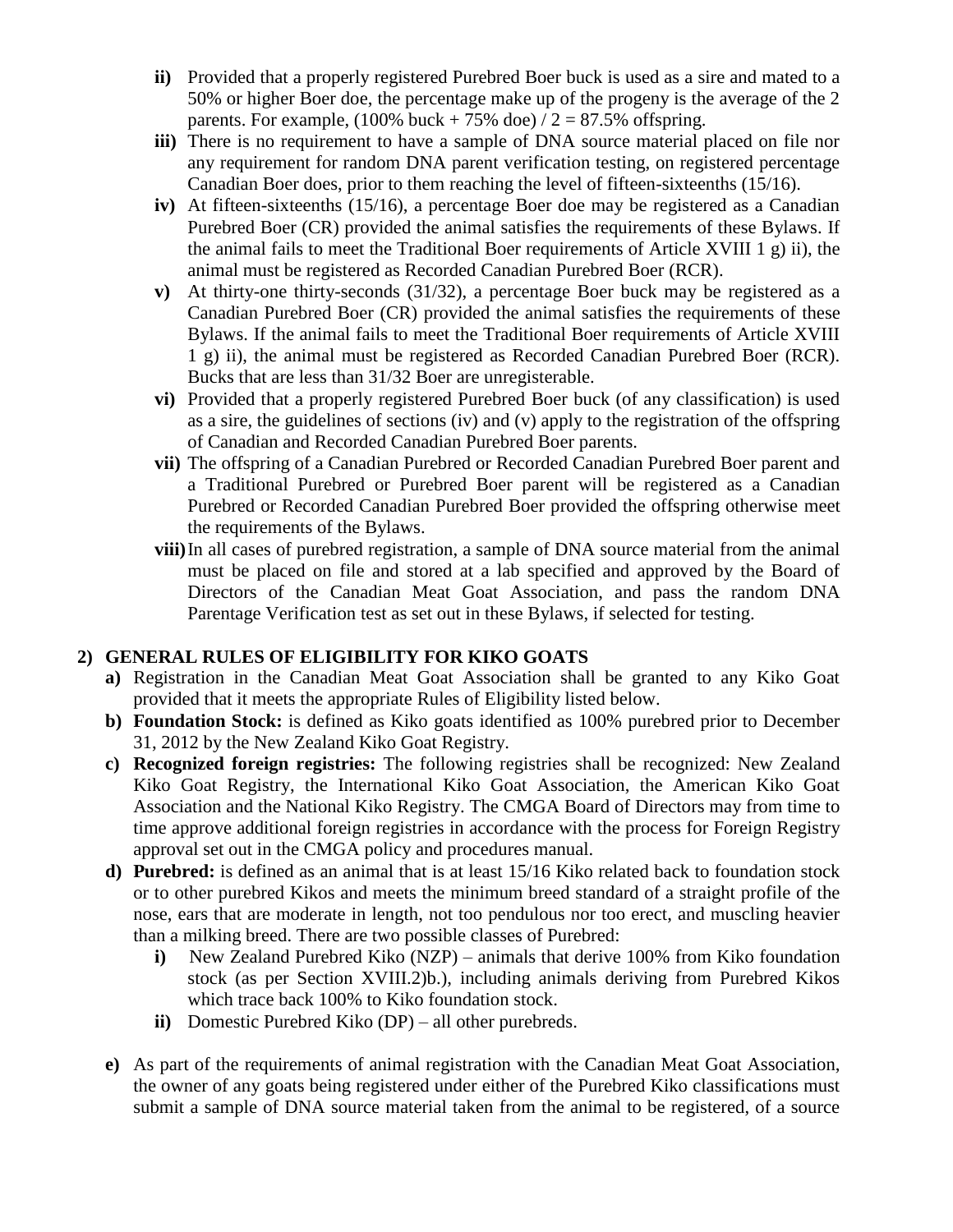approved by the Board of the CMGA (e.g. blood or hair sample). All males must successfully pass DNA parentage analysis before proceeding with any New Zealand Purebred Kiko (NZP) or Domestic Purebred Kiko (DP) buck registration. For Purebred Kiko (NZP or DP) females, the DNA sample must be submitted to the Registrar at the same time as the application for registration, for storage and possible use in the random DNA Parentage Verification Test described below. The Registrar must receive the DNA sample before proceeding with any Purebred Kiko registration.

### **f) RULES FOR DNA PARENTAGE VERIFICATION**

- **i)** Purebred Kikos must be parentage verified according to the following procedures: All males will be selected for verification. At least 10% of females will be randomly selected by the Registrar for verification. The Registrar will inform the owner of the required test and the results. The test will be completed as soon as possible by a lab appointed by the Board of Directors of the CMGA.
- **ii)** If the animal passes the test, the Registrar shall issue a registration certificate for the animal, provided all other criteria of the Bylaws of the Canadian Meat Goat Association are met.
- **iii)** If the animal fails the test, no registration certificate can be issued. The owner shall be informed of the results and may submit another sample of DNA source material from the same animal for re-testing, at the owner's expense.
- **iv)** If the animal passes a second test, registration may be granted. If, however, the animal is not re-tested or fails the second test, the owner will be informed that the animal has not passed and that the owner has the option of not registering the animal or, if one parent qualifies, registering the animal as follows: does may be registered as  $\frac{1}{2}$  (50%) Crossbred Kiko.
- **v)** The owner may appeal and re-test at his/her own cost, but the results of the testing must satisfy the Registrar as to the animal's eligibility before a registration certificate can be issued.
- **vi)** The Board of Directors may direct that a breeder undertake such additional DNA verification tests as it deems necessary at the breeder's expense.
- **vii)**In the event that DNA testing is not completed by the applicant as requested, the Board of Directors shall act as it deems necessary to enforce compliance including the withholding of registrations of the request for additional full DNA parentage verification testing or suspension or expulsion from membership in the Association.

#### **g) REQUIREMENTS FOR REGISTRATION**

#### **i) RULES OF ELIGIBILITY FOR PUREBRED KIKOS**

- **a.** An animal may be registered as a Purebred Kiko if the dam is a Purebred and the sire is either a New Zealand Purebred (NZP) or a Domestic Purebred (DP) no less than 31/32 Kiko, and,
- **b.** The animal shall comply with the purebred requirements as set out in Section XVIII.2)d) above, and,
- **c.** For animals whose parents are not registered with the CMGA, the owner must provide evidence at the time of application of at least five generations of complete and registered lineage in a foreign goat association approved by the Board of Directors of the CMGA in a format also approved by the Board of Directors, and,
- **d.** In all cases of Purebred Registration, a sample of DNA source material from the animal must be placed on file and stored at a lab specified and approved by the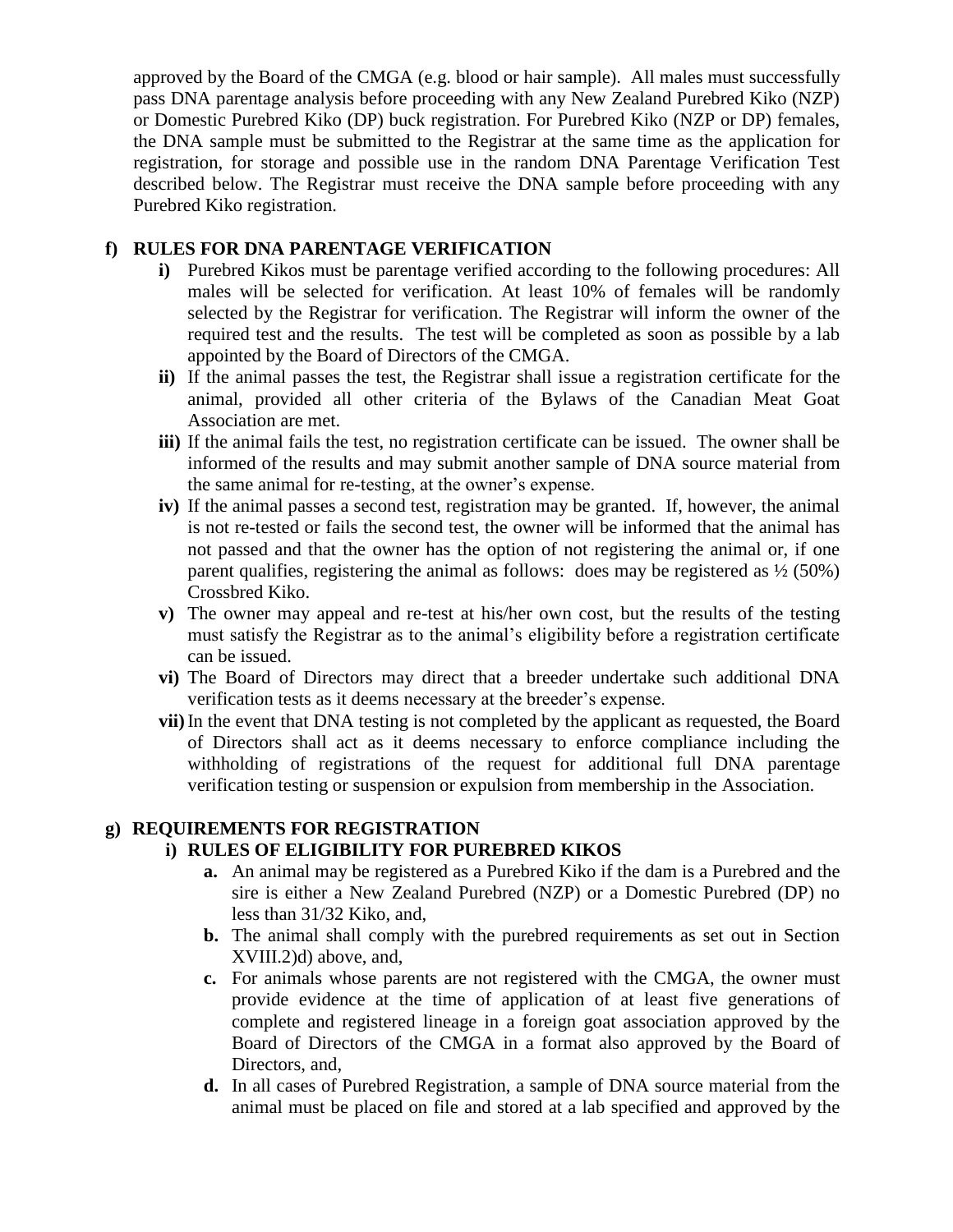Board of Directors of the Canadian Meat Goat Association, and pass the DNA Parentage Verification test as set out in these Bylaws, and,

- **e.** The animal is an imported Purebred pursuant to **Article XVIII-4), 5) or 6)** or,
- **f.** The animal is born or resides outside or inside of Canada and the sire and/or dam are registered as Foundation Stock or Purebred in the Canadian Meat Goat Association Herd Book, or,
- **g.** The animal is born in Canada and both the sire and dam are registered as Foundation Stock or purebred in the Canadian Meat Goat Association Herd Book.

#### **ii) RULES OF ELIGIBILITY FOR CROSSBRED KIKOS**

- a. A crossbred female kid, that has either the sire or dam registered as a Purebred Kiko in the Canadian Meat Goat Association Herd Book, may be registered as a one-half (50%) Crossbred Kiko (CB) doe.
- b. Provided that a properly registered Purebred Kiko buck is used as a sire and mated to a 50% or higher Kiko doe, the percentage make-up of the progeny shall be the average of the 2 parents. For example,  $(100\%$  buck + 75% doe) / 2 = 87.5% offspring.
- c. There is no requirement to have a sample of DNA source material placed on file nor any requirement for random DNA parent verification testing, on registered Crossbred Kiko goats, prior to them reaching the level of fifteen-sixteenths (94%).
- d. At fifteen-sixteenths (94%), a Crossbred Kiko doe may be registered as a Domestic Purebred Kiko (DP) provided the animal satisfies the requirements of these Bylaws.
- e. At thirty-one thirty-seconds (97%), a Crossbred Kiko buck may be registered as a Domestic Purebred Kiko (DP) provided the animal satisfies the requirements of these Bylaws. Bucks that are less than 31/32 Kiko are unregisterable.
- f. The offspring of a Domestic Purebred Kiko (DP) and a New Zealand Purebred Kiko (NZP) will be registered as a Domestic Purebred Kiko (DP) provided they otherwise meet the requirements of the Bylaws. Any purebred animal that has at least one Domestic Purebred Kiko parent can only be registered as a Domestic Purebred Kiko.
- g. In all cases of Purebred Registration, a sample of DNA source material from the animal must be placed on file and stored at a lab specified and approved by the Board of Directors of the Canadian Meat Goat Association, and pass the DNA Parentage Verification test as set out in these Bylaws.

#### **3) GENERAL RULES OF ELIGIBILITY FOR BOTH BOER AND KIKO GOATS**

**a)** Application for registration of an animal shall be made on a form approved by the Board of Directors of the Association or filed electronically with the Registrar in accordance with approved guidelines and signed by the owner of the dam at the time of birth. If the application is for an animal resulting from natural service, the signature of the owner of the natural service sire at the time of breeding is required. If the animal is the result of artificial insemination, the artificial insemination information is required in a form approved by the Board of Directors and a semen certificate if applicable, and the necessary signatures as outlined above.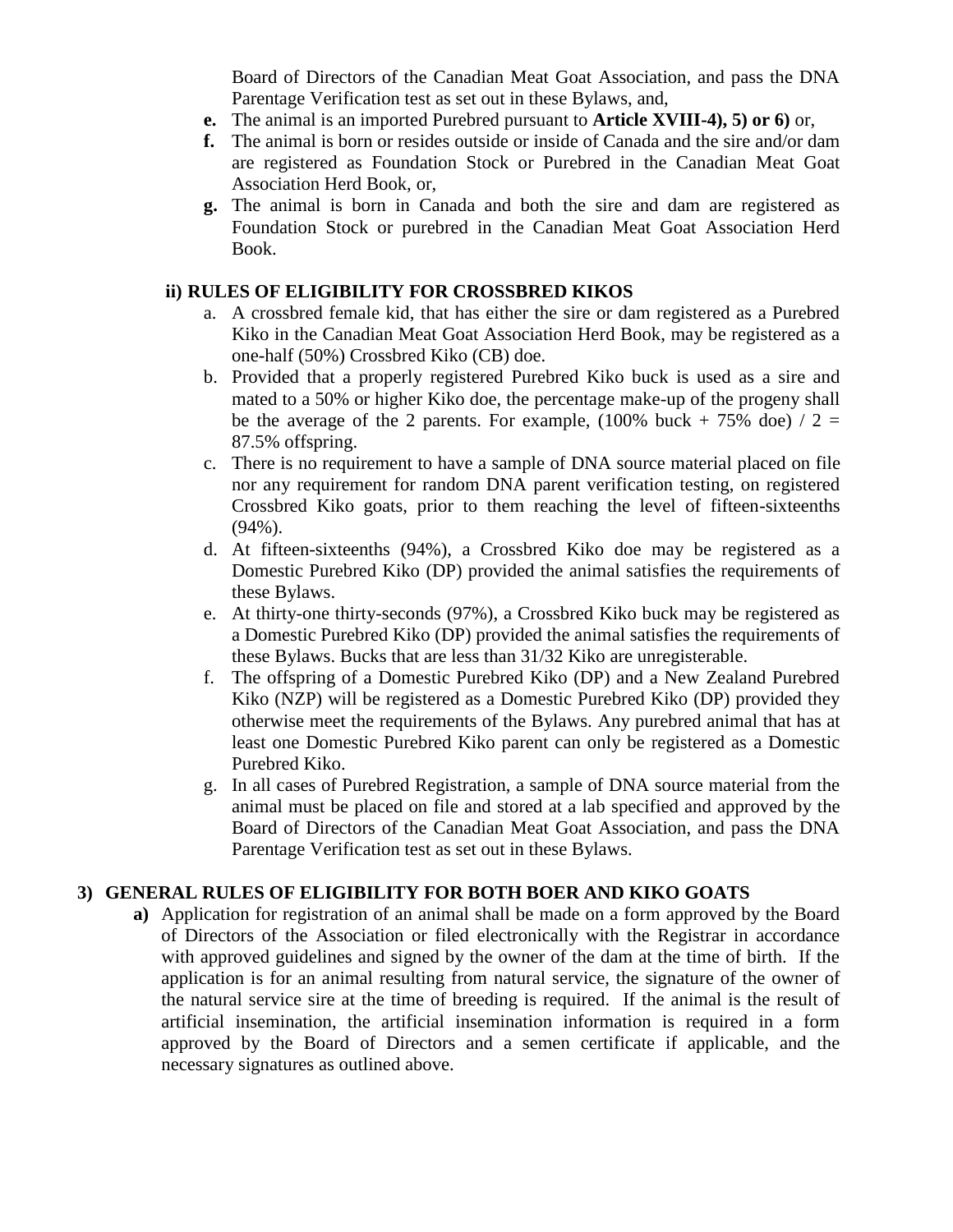- **b)** For the purpose of this article, "Owner" shall include the purchaser of an animal under the term of an agreement providing for payment of purchase of said animal over a period of time, provided a copy of the said agreement is filed with the Registrar of the Association.
- **c)** In the case of multiple ownership of an animal, each interest shall be on record in the Registrar's office. No more than four owners may be shown on a certificate of registration issued by the Registrar and those owners must designate which owner is to receive the certificate of registration from the Registrar.
- **d)** When an animal is a multiple birth it shall be so stated when applying for registration for recordation.
- **e)** The breeder of an animal is the owner or lessee of the dam at the time she was served. The owner is the owner or lessee of the doe bearing the kid at the time it was born.
- **f)** All names must begin with the registered herd name of the owner or lessee of the dam at time of breeding. The only allowable exceptions would be in the registration of Foundation Stock which has been defined previously in Article XVIII 1) b) for Boers and Article XVIII 2) b) for Kikos. The owner at birth in these instances would be allowed to use their herd prefix.
- **g)** Animal names shall not contain more than thirty-six (36) letters, spaces or characters, including herd number and year letter if used. Use of duplicate names shall be prohibited within herds and between herds unless 35 years have elapsed.

#### **4) FOREIGN AND IMPORTED ANIMALS**

- **a)** Imported and foreign animals eligible for registration are as follows:
	- **i)** An animal registered with a minimum of three generations of recorded lineage in the Herd Book of an Association that is recognized and accredited by the Board of Directors of the Canadian Meat Goat Association and on file with the Registrar; provided that it would otherwise be eligible for registration as outlined under the General Rules of Eligibility of these Bylaws.
	- **ii)** An animal whose sire/dam is registered in the Herd Book of an Association that is recognized and accredited by the Board of Directors of the Canadian Meat Goat Association, and/or whose dam/sire is registered or recorded in the Canadian Meat Goat Association Herd Book.
- **b)** The following rules shall apply to applications for registration of imported and foreign animals
	- **i)** An animal imported into Canada shall be accompanied by such documents issued by the Registrar, General Manager or equivalent of an approved Association of the country of origin in such form and given such particulars of breeders, immediate owners.
	- **ii)** In the case of a bred female, the date of service and the service sire's pedigree, with a minimum of three generations of recorded lineage in the herd book of an Association that is recognized and accredited by the Board of Directors of the CMGA will be required.
	- **iii)** Application for registration of animals shall be made on a form prescribed by the Board of Directors and shall be accompanied by the animal's registration certificate issued by the foreign Herd Book and showing the applicant to have ownership.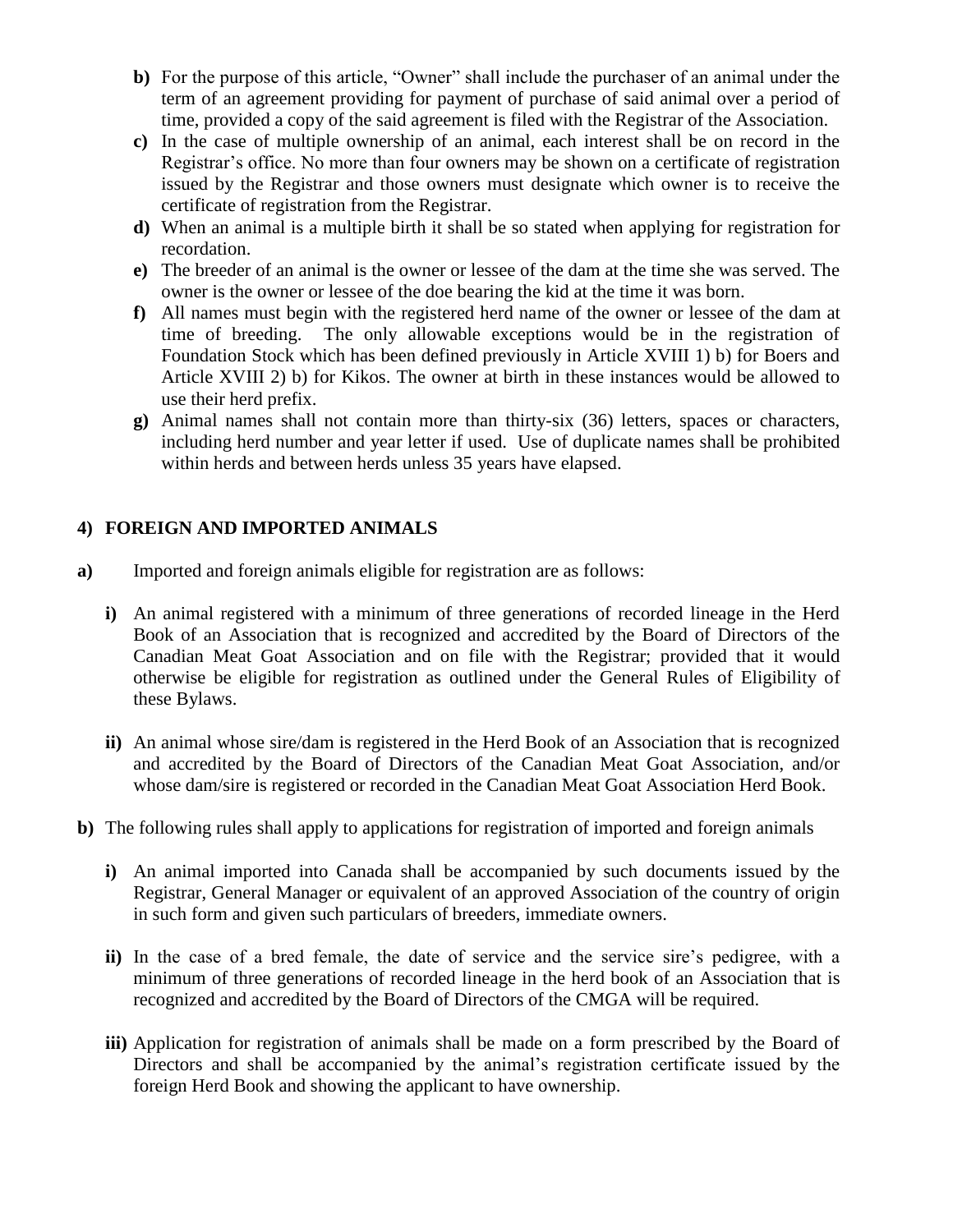**iv)** All foreign registered imported animals must be tattooed with the herd letters and year tattoo that correspond with the foreign animal's registration certificate.

Animals born outside Canada are eligible to be registered with the Canadian Meat Goat Association provided that all the same requirements are met as what would be the case for animals born in Canada, including the specific DNA procedures for purebreds of each breed.

## **5) ARTIFICIAL INSEMINATION**

- **a)** Boer and Kiko goats that are the result of Artificial Insemination shall be eligible for registration under the same rules as natural mating provided that the reporting format has been approved by the Board of Directors and is registered in the Canadian Meat Goat Association Herd Book.
- **b)** The importation of semen in all cases must be in accordance with the rules and health requirements as determined by the Veterinary Director General of Canada.
- **c)** The importer of semen used in the production of kids otherwise eligible for registration shall provide the Registrar of the Association with a certified copy of the foreign certificate of registration and any other information required by the Registrar to prove acceptability for registration or ownership.

## **6) EMBRYO TRANSPLANT REGISTRATION**

- **a)** Boer and Kiko Goats that are the result of embryo transplant shall be eligible for registration under the same rules as natural mating except that an embryo transplant report of service will be required.
- **b)** The embryo transplant report of service shall be on a form approved by the Board of Directors and signed by:
	- The owner or lessee of the donor dam at the time the embryo was removed or their designated representative as approved by the Board of Directors.
	- The owner or lessee of the service sire at the time of the breeding or their designate representative as approved by the Board of Directors if the donor dam was bred naturally.

If artificially bred, the rules governing the use of artificial insemination in these Bylaws shall apply.

- **c)** All animals so registered or recorded shall be tattooed with the letters of the owner of the animal at the time of birth. The applicant must be the owner of the animal at the time of birth.
- **d)** Animals propagated by embryo transplant in Canada are eligible provided that DNA source material sampling is provided and that the animal is identified with embryo transfer number on registration certificates.
- 7) The Breed Standards of this Association shall be developed outside these Bylaws and must be ratified and/or amended by a two-thirds (2/3) vote of the membership at any general meeting or mail-in vote.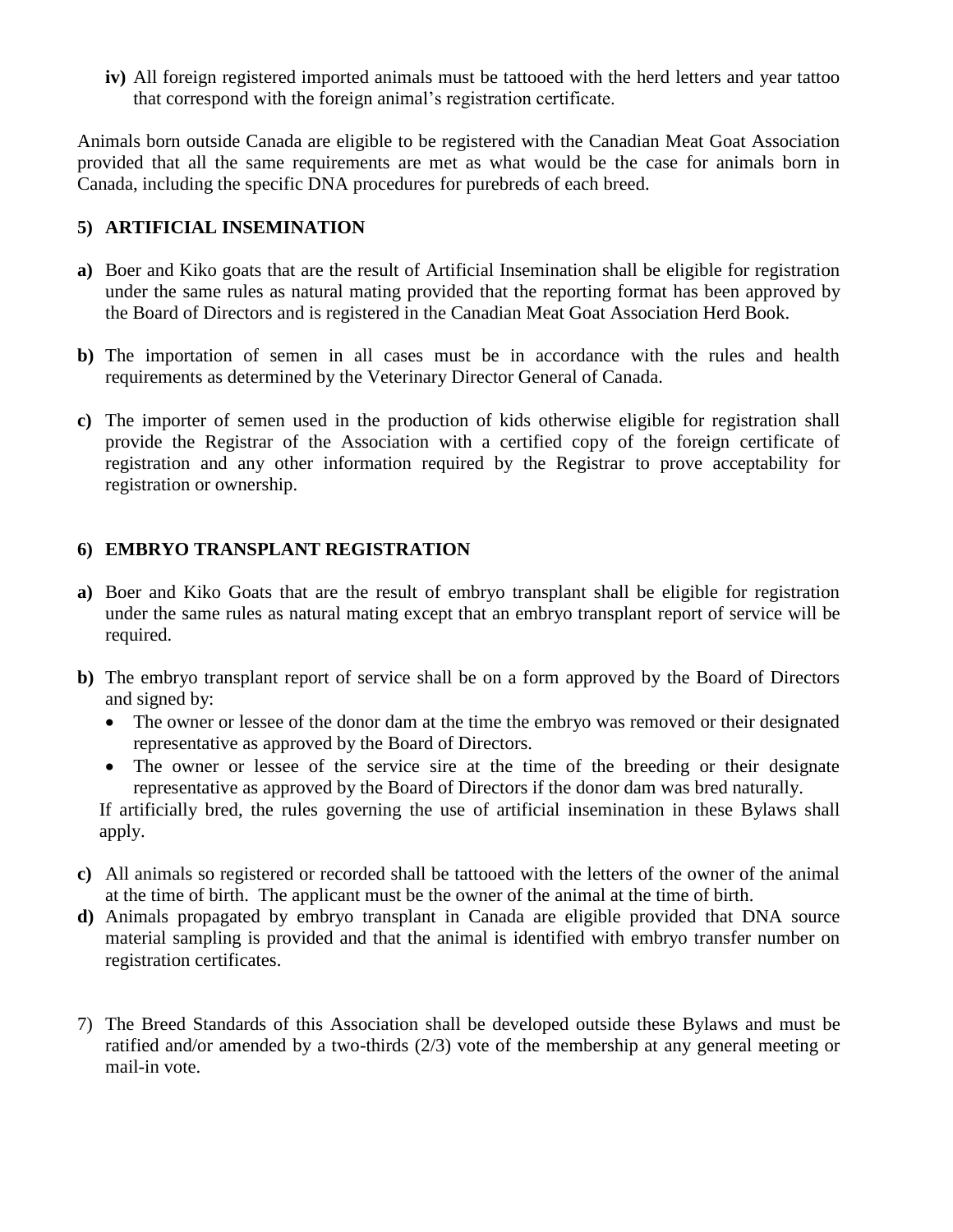#### **TRANSFERS**

The following rules shall apply to the transfer of ownership and issuance of certificates.

- **1)** In the case of the sale of an animal or the interest in an animal, a seller must furnish the Registrar of the Association of a certificate of registration and signed transfer of said animal showing the purchaser's ownership within six (6) months of sale. Failure to do so on any pretext whatsoever (except under written contract) shall be grounds for expulsion in the case of a member, or for refusal of registration or transfer in the case of a non-member.
- **2)** Application for registration of a change of ownership must be made on the forms approved by the Board of Directors, accompanied by the existing certificate of registration and must give the date of sale, name and address of purchaser. In the case of a bred female, service information must be completed, and if natural service—signature of the owner of the natural service sire at the time of breeding must be provided. If by AI service, full and complete artificial insemination information must be provided and a semen certificate, if applicable, signed by authorized agent, must be submitted. In the event the breeding information is proven to be incomplete or in error, the owner of the doe at the time of breeding shall be responsible for correction and costs of full DNA parentage verification testing.
- **3)** Change of ownership shall be recorded in the registry database and indicated on a new certificate of registration which shall be issued by the Registrar. The Registrar shall be responsible for maintaining the integrity of the records in the registry and shall be responsible for amending, transferring and cancelling certificates of registration as may be required.
- **4)** Dead Animals: A notation in ink shall be placed on the face of the certificate stating that the animal died and the date. This certificate shall then be forwarded to the Registrar.
- **5)** Animals sold for Slaughter: "Sold for Slaughter" as well as the date of sale is to be indicated on the certificate which is to be returned to the Registrar.
- **6)** Animals sold without Certificates: "Sold as Grade" as well as the date of sale is to be indicated on the certificate which is to be returned to the Registrar.
- **7)** In the case of transfers in any of the following situations where no financial consideration is involved, the transfer fee shall be the actual cost to the Association to produce the transfer:
	- **a)** father and/or mother to son or daughter
	- **b)** son or daughter to father and/or mother
	- **c)** husband to husband and wife
	- **d)** wife to husband and wife
	- **e)** individual company in which he or she has an interest within a joint venture
	- **f)** husband to wife and wife to husband

#### **LEASING**

In case a male or female is leased or loaned for breeding purposes, a form of lease approved by the Board of Directors shall be signed by the lessor and forwarded, together with certificate of registration, to the Registrar to be placed on record. The lessee will in all cases be considered the breeder of the progeny of leased or loaned females.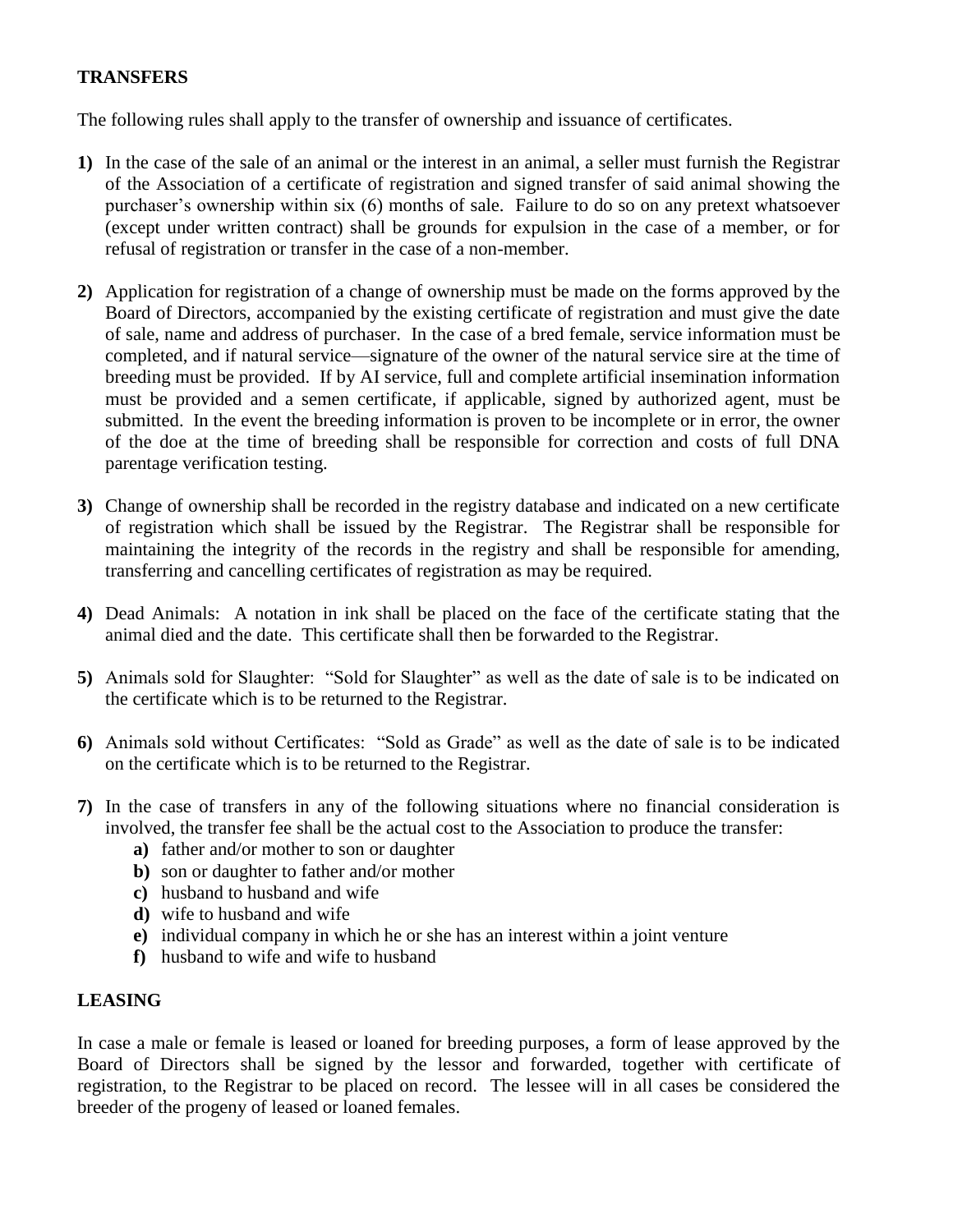#### **REPLACEMENT CERTIFICATES**

A replacement certificate may be issued if the registered owner or his authorized agent applies on a form approved by the Board of Directors showing in a satisfactory manner that the original is lost or destroyed.

### **REGISTRATION OF TATTOO LETTERS**

A breeder may apply to the Registrar for, and be allotted letters for, the exclusive use of the breeder with which to tattoo mark animals the property of such breeder. These letters shall be tattooed in the right ear. In addition to the letters there must also be tattooed in the left ear, the herd number of the animal followed by a designating year letter to signify the year of birth. The letter "D" would signify that the animal was born in 1994 while the letter "E" should mark all progeny born in 1995 and so on, up to and including the year 2008. For the year 2009 only, the letters "V" or "W" may be used. Thereafter, the letters will follow the CLRC's system, ie. "X" for 2010, "Y" for 2011, "Z" for 2012, "A" for 2013, etc. The letters "I", "O", "Q" and "V" will not be used in this system.

In the event of a change in the name of a partnership or company, or if there is a change in the constitution of the partnership, the tattoo letters may be transferred on application to the Registrar by the registered owner or by his personal representative in the event of a death. After expiration of five (5) years, tattoo letters may be forfeited if they are not used by the registered owner.

### **REGISTRATION OF HERD NAMES**

- **1)** A breeder may register for his exclusive use a name to be used as a prefix in naming his animals. A particular name will be allowed to one person, partnership or limited company only, except with the consent of the breeder who has the name registered.
- **2)** The registered name may be transferred to another breeder on application to the Registrar by the breeder in whose name it is registered.
- **3)** After the expiration of five (5) years, a registered name will be forfeited if it has not been used in registering or recording an animal by the registered owner.

#### **PRIVATE BREEDING RECORDS**

Each breeder shall keep an individual private record in which shall be tabulated the individual private herd number of each animal, and such other information concerning ancestors and breeding of same that will make clear and positive at all times the birth date and parentage of an animal offered for registration in the Canadian Meat Goat Association Herd Book.

Individual private herd numbers shall be given to all kids before weaning, which number shall be tattooed in the ear prior to registration. The identifying tattoo shall be unique within the Canadian Meat Goat Association Herd Book and shall contain the individual private herd number, year letter and breeder's tattoo letters as issued by the Registrar. This record shall at all times be open to the inspection of the official and authorized representatives of the Association and officials of Agriculture and Agri-Food Canada.